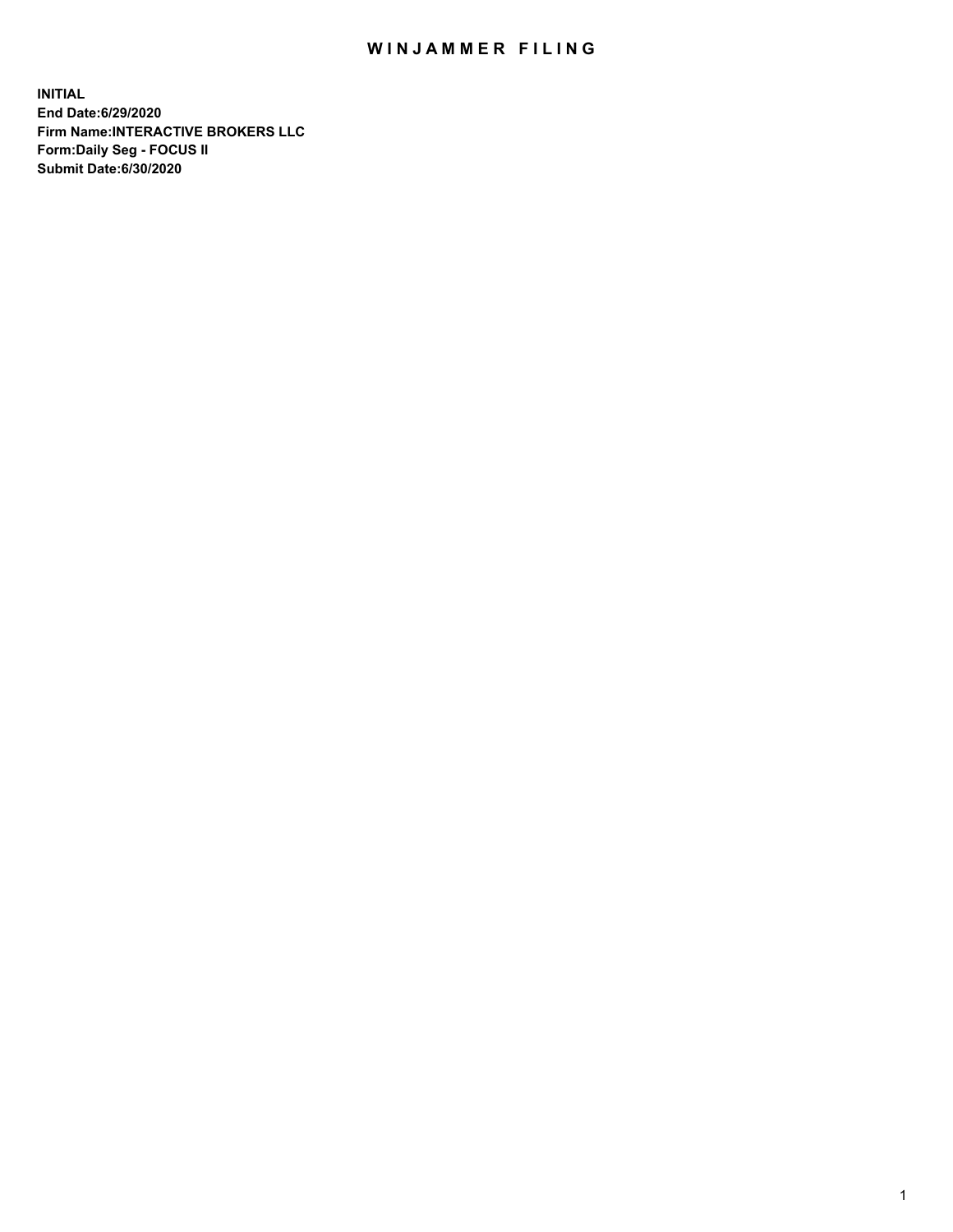**INITIAL End Date:6/29/2020 Firm Name:INTERACTIVE BROKERS LLC Form:Daily Seg - FOCUS II Submit Date:6/30/2020 Daily Segregation - Cover Page**

| Name of Company                                                                                                                                                                                                                                                                                                                | <b>INTERACTIVE BROKERS LLC</b>                                                                  |
|--------------------------------------------------------------------------------------------------------------------------------------------------------------------------------------------------------------------------------------------------------------------------------------------------------------------------------|-------------------------------------------------------------------------------------------------|
| <b>Contact Name</b>                                                                                                                                                                                                                                                                                                            | <b>James Menicucci</b>                                                                          |
| <b>Contact Phone Number</b>                                                                                                                                                                                                                                                                                                    | 203-618-8085                                                                                    |
| <b>Contact Email Address</b>                                                                                                                                                                                                                                                                                                   | jmenicucci@interactivebrokers.c<br>om                                                           |
| FCM's Customer Segregated Funds Residual Interest Target (choose one):<br>a. Minimum dollar amount: ; or<br>b. Minimum percentage of customer segregated funds required:%; or<br>c. Dollar amount range between: and; or<br>d. Percentage range of customer segregated funds required between:% and%.                          | $\overline{\mathbf{0}}$<br>$\overline{\mathbf{0}}$<br>155,000,000 245,000,000<br>0 <sub>0</sub> |
| FCM's Customer Secured Amount Funds Residual Interest Target (choose one):<br>a. Minimum dollar amount: ; or<br>b. Minimum percentage of customer secured funds required:%; or<br>c. Dollar amount range between: and; or<br>d. Percentage range of customer secured funds required between:% and%.                            | <u>0</u><br>$\overline{\mathbf{0}}$<br>80,000,000 120,000,000<br>0 <sub>0</sub>                 |
| FCM's Cleared Swaps Customer Collateral Residual Interest Target (choose one):<br>a. Minimum dollar amount: ; or<br>b. Minimum percentage of cleared swaps customer collateral required:% ; or<br>c. Dollar amount range between: and; or<br>d. Percentage range of cleared swaps customer collateral required between:% and%. | $\overline{\mathbf{0}}$<br>$\underline{\mathbf{0}}$<br>0 <sub>0</sub><br>00                     |

Attach supporting documents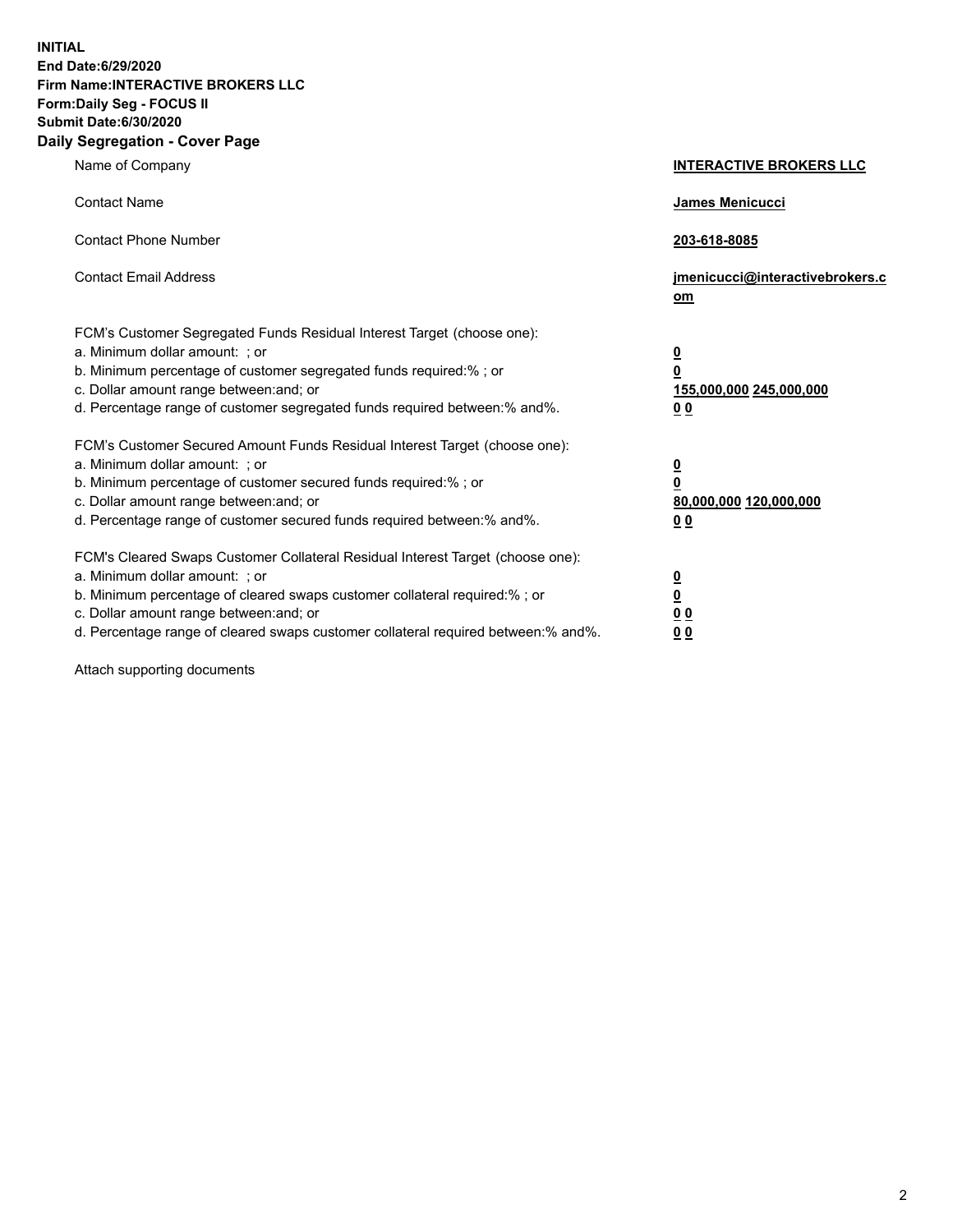**INITIAL End Date:6/29/2020 Firm Name:INTERACTIVE BROKERS LLC Form:Daily Seg - FOCUS II Submit Date:6/30/2020 Daily Segregation - Secured Amounts**

|     | Daily Segregation - Secureu Amounts                                                         |                               |
|-----|---------------------------------------------------------------------------------------------|-------------------------------|
|     | Foreign Futures and Foreign Options Secured Amounts                                         |                               |
|     | Amount required to be set aside pursuant to law, rule or regulation of a foreign            | $0$ [7305]                    |
|     | government or a rule of a self-regulatory organization authorized thereunder                |                               |
| 1.  | Net ledger balance - Foreign Futures and Foreign Option Trading - All Customers             |                               |
|     | A. Cash                                                                                     | 572,233,552 [7315]            |
|     | B. Securities (at market)                                                                   | $0$ [7317]                    |
| 2.  | Net unrealized profit (loss) in open futures contracts traded on a foreign board of trade   | 4,644,183 [7325]              |
| 3.  | Exchange traded options                                                                     |                               |
|     | a. Market value of open option contracts purchased on a foreign board of trade              | 3,857,118 [7335]              |
|     | b. Market value of open contracts granted (sold) on a foreign board of trade                | $-2,020,521$ [7337]           |
| 4.  | Net equity (deficit) (add lines 1. 2. and 3.)                                               | 578,714,332 [7345]            |
| 5.  | Account liquidating to a deficit and account with a debit balances - gross amount           | 7,092 [7351]                  |
|     | Less: amount offset by customer owned securities                                            | 0 [7352] 7,092 [7354]         |
| 6.  | Amount required to be set aside as the secured amount - Net Liquidating Equity              | 578,721,424 [7355]            |
|     | Method (add lines 4 and 5)                                                                  |                               |
| 7.  | Greater of amount required to be set aside pursuant to foreign jurisdiction (above) or line | 578,721,424 [7360]            |
|     | 6.                                                                                          |                               |
|     | FUNDS DEPOSITED IN SEPARATE REGULATION 30.7 ACCOUNTS                                        |                               |
| 1.  | Cash in banks                                                                               |                               |
|     | A. Banks located in the United States                                                       | 93,664,582 [7500]             |
|     | B. Other banks qualified under Regulation 30.7                                              | 0 [7520] 93,664,582 [7530]    |
| 2.  | Securities                                                                                  |                               |
|     | A. In safekeeping with banks located in the United States                                   | 479,886,800 [7540]            |
|     | B. In safekeeping with other banks qualified under Regulation 30.7                          | 0 [7560] 479,886,800 [7570]   |
| 3.  | Equities with registered futures commission merchants                                       |                               |
|     | A. Cash                                                                                     | $0$ [7580]                    |
|     | <b>B.</b> Securities                                                                        | $0$ [7590]                    |
|     | C. Unrealized gain (loss) on open futures contracts                                         | $0$ [7600]                    |
|     | D. Value of long option contracts                                                           | $0$ [7610]                    |
|     | E. Value of short option contracts                                                          | 0 [7615] 0 [7620]             |
| 4.  | Amounts held by clearing organizations of foreign boards of trade                           |                               |
|     | A. Cash                                                                                     | $Q$ [7640]                    |
|     | <b>B.</b> Securities                                                                        | $0$ [7650]                    |
|     | C. Amount due to (from) clearing organization - daily variation                             | $0$ [7660]                    |
|     | D. Value of long option contracts                                                           | $0$ [7670]                    |
|     | E. Value of short option contracts                                                          | 0 [7675] 0 [7680]             |
| 5.  | Amounts held by members of foreign boards of trade                                          |                               |
|     | A. Cash                                                                                     | 121,079,752 [7700]            |
|     | <b>B.</b> Securities                                                                        | $0$ [7710]                    |
|     | C. Unrealized gain (loss) on open futures contracts                                         | 2,883,155 [7720]              |
|     | D. Value of long option contracts                                                           | 3,857,118 [7730]              |
|     | E. Value of short option contracts                                                          | -2,020,521 [7735] 125,799,504 |
|     |                                                                                             | [7740]                        |
| 6.  | Amounts with other depositories designated by a foreign board of trade                      | $0$ [7760]                    |
| 7.  | Segregated funds on hand                                                                    | $0$ [7765]                    |
| 8.  | Total funds in separate section 30.7 accounts                                               | 699,350,886 [7770]            |
| 9.  | Excess (deficiency) Set Aside for Secured Amount (subtract line 7 Secured Statement         | 120,629,462 [7380]            |
|     | Page 1 from Line 8)                                                                         |                               |
| 10. | Management Target Amount for Excess funds in separate section 30.7 accounts                 | 80,000,000 [7780]             |
| 11. | Excess (deficiency) funds in separate 30.7 accounts over (under) Management Target          | 40,629,462 [7785]             |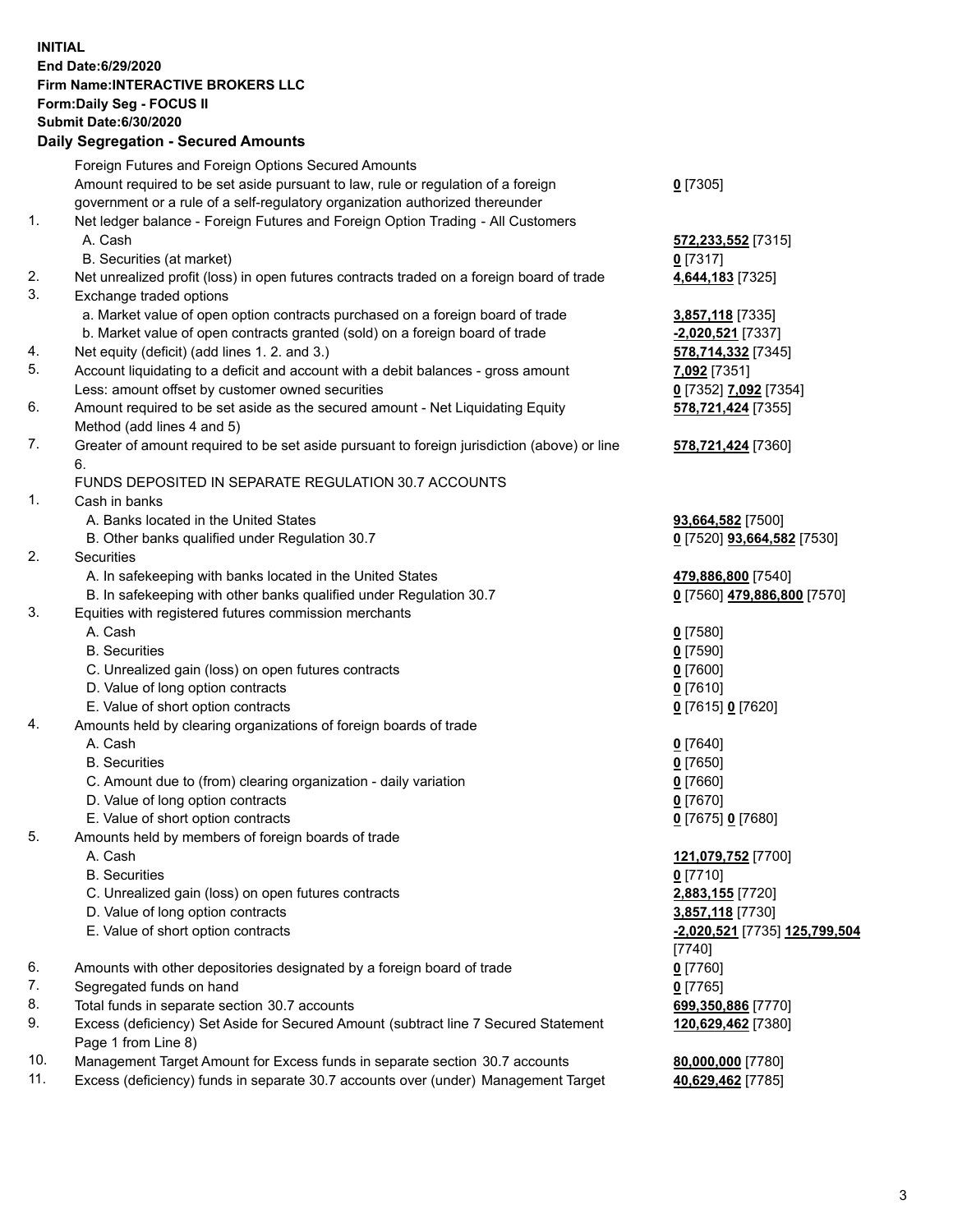**INITIAL End Date:6/29/2020 Firm Name:INTERACTIVE BROKERS LLC Form:Daily Seg - FOCUS II Submit Date:6/30/2020 Daily Segregation - Segregation Statement** SEGREGATION REQUIREMENTS(Section 4d(2) of the CEAct) 1. Net ledger balance A. Cash **5,331,387,106** [7010] B. Securities (at market) **0** [7020] 2. Net unrealized profit (loss) in open futures contracts traded on a contract market **52,783,644** [7030] 3. Exchange traded options A. Add market value of open option contracts purchased on a contract market **259,246,794** [7032] B. Deduct market value of open option contracts granted (sold) on a contract market **-201,483,728** [7033] 4. Net equity (deficit) (add lines 1, 2 and 3) **5,441,933,816** [7040] 5. Accounts liquidating to a deficit and accounts with debit balances - gross amount **6,667,905** [7045] Less: amount offset by customer securities **0** [7047] **6,667,905** [7050] 6. Amount required to be segregated (add lines 4 and 5) **5,448,601,721** [7060] FUNDS IN SEGREGATED ACCOUNTS 7. Deposited in segregated funds bank accounts A. Cash **1,112,639,143** [7070] B. Securities representing investments of customers' funds (at market) **2,590,662,880** [7080] C. Securities held for particular customers or option customers in lieu of cash (at market) **0** [7090] 8. Margins on deposit with derivatives clearing organizations of contract markets A. Cash **6,820,807** [7100] B. Securities representing investments of customers' funds (at market) **1,900,795,757** [7110] C. Securities held for particular customers or option customers in lieu of cash (at market) **0** [7120] 9. Net settlement from (to) derivatives clearing organizations of contract markets **-5,332,197** [7130] 10. Exchange traded options A. Value of open long option contracts **259,013,271** [7132] B. Value of open short option contracts **-201,460,011** [7133] 11. Net equities with other FCMs A. Net liquidating equity **0** [7140] B. Securities representing investments of customers' funds (at market) **0** [7160] C. Securities held for particular customers or option customers in lieu of cash (at market) **0** [7170] 12. Segregated funds on hand **0** [7150] 13. Total amount in segregation (add lines 7 through 12) **5,663,139,650** [7180] 14. Excess (deficiency) funds in segregation (subtract line 6 from line 13) **214,537,929** [7190] 15. Management Target Amount for Excess funds in segregation **155,000,000** [7194] 16. Excess (deficiency) funds in segregation over (under) Management Target Amount **59,537,929** [7198]

Excess